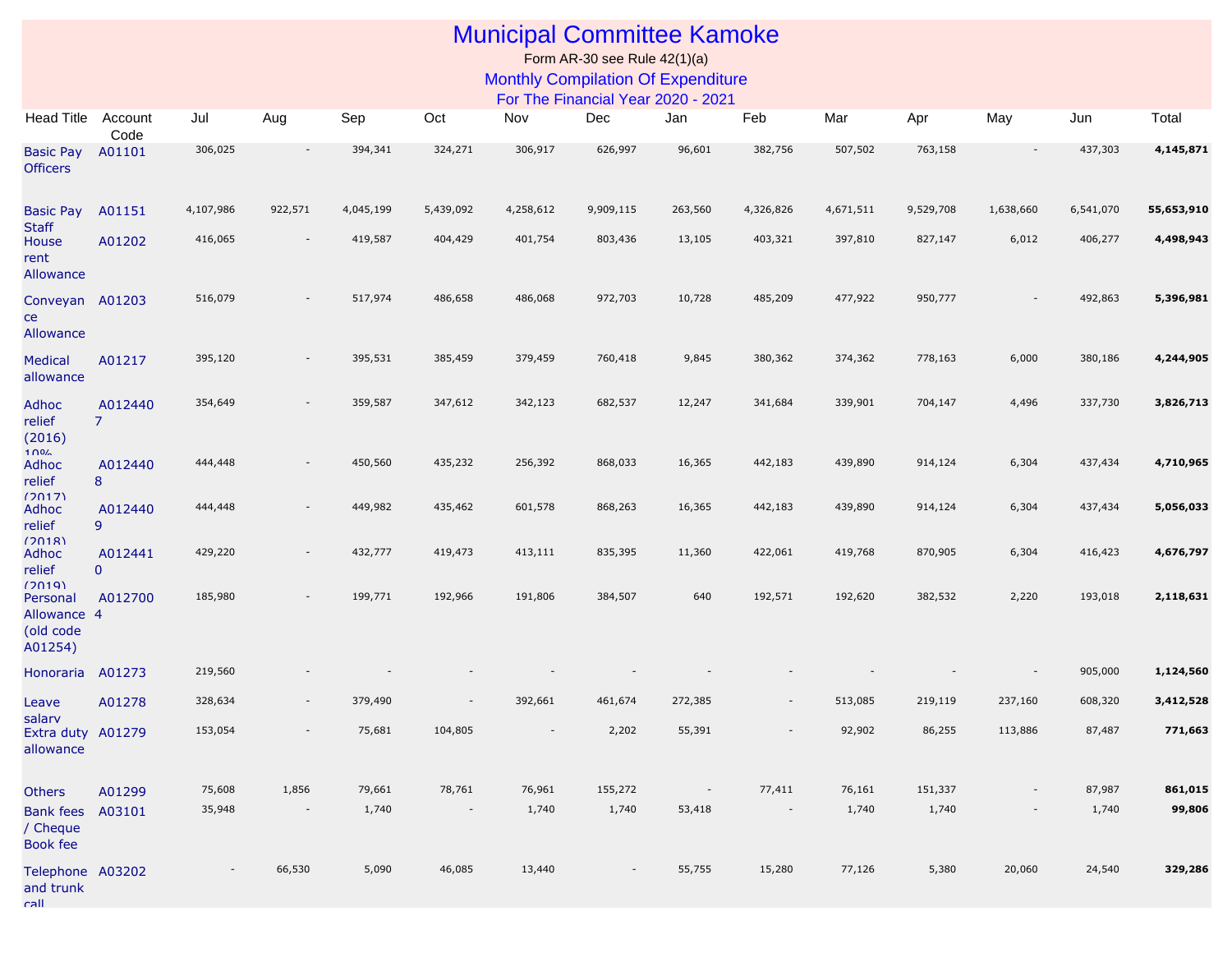| Courier<br>and pilot<br>Service                                        | A03205                    | $\overline{\phantom{a}}$ | 2,976   | $\overline{\phantom{a}}$ | 2,968     |         | $\sim$  | 2,986          |         |                          | $\sim$                   | 2,949   | $\sim$  | 11,879    |
|------------------------------------------------------------------------|---------------------------|--------------------------|---------|--------------------------|-----------|---------|---------|----------------|---------|--------------------------|--------------------------|---------|---------|-----------|
| Gas                                                                    | A03301                    | $\overline{\phantom{a}}$ | 6,150   | 8,200                    | 10,040    | 27,080  | 19,630  | 18,200         | 37,640  | 18,390                   | $\overline{\phantom{a}}$ | 30,230  | 19,810  | 195,370   |
| Electricity<br>(Office)<br>(Old Code<br>A15201)                        | A033030<br>$\overline{2}$ | 177,363                  | 165,400 | 162,822                  | 197,979   | 139,575 | 186,578 | 194,406        | 128,831 | $\overline{\phantom{a}}$ | 58,265                   | 90,990  | 168,748 | 1,670,957 |
| Electricity<br>(Sub-<br>Office)<br>(Old Code<br>A15202)                | A033030<br>3              | 12,237                   | 11,252  | 9,270                    | 3,981     | 26,789  | 23,072  | 15,032         | 13,760  | 71,575                   | 6,695                    | 18,037  | 292     | 211,992   |
| Electricity A033030<br>(Street<br>Light)<br>(Old Code<br>A15203)       | $\overline{4}$            | 3,256                    | 7,504   | 76,856                   | 107,076   | 73,469  | 72,070  | 62,222         | 82,314  | 471,116                  | 166,467                  | 92,713  | 50,209  | 1,265,272 |
| Electricity A033030<br>(Water<br>Supply)<br>(Old Code<br>A15204)       | 5                         | 592,530                  | 985,924 | 413,954                  | 2,857,393 | 417,964 | 526,445 | 611,548        | 497,806 | 155,895                  | 532,948                  | 653,698 | 557,862 | 8,803,967 |
| Electricity A033030<br>(Filtration 6<br>Plant)<br>(Old Code<br>A15205) |                           | 7,961                    | 6,981   | 6,410                    | 8,333     | 9,152   | 6,522   | 11,061         | 1,898   | 9,139                    | 7,248                    | 6,665   | 9,826   | 91,196    |
| Electricity A033030<br>(Disposal 7<br>Works)<br>(Old Code<br>A15206)   |                           | 143,425                  | 364,936 | 305,624                  | 447,267   | 245,099 | 268,601 | 463,313        | 481,710 | 664,748                  | 335,613                  | 16,426  | 329,713 | 4,066,475 |
| Electricity A033030<br>(Parks)<br>(Old Code<br>A15207)                 | 8                         | 13,823                   | 14,714  | 14,993                   | 27,151    | 9,910   | 14,099  | 9,289          | 29,114  | 87,533                   | 84,840                   | 97,889  | 104,874 | 508,229   |
| Rent of<br>Machine &<br>Equipmen<br>۲                                  | A03408                    |                          |         |                          |           |         |         |                |         | 86,880                   | 13,920                   | 19,200  |         | 120,000   |
| <b>Travelling</b><br>allowance                                         | A03805                    |                          | 40,450  | 15,370                   | 6,715     | 30,980  | 64,010  | $\overline{a}$ | 33,705  | 143,475                  | 30,470                   | 94,575  | 113,455 | 573,205   |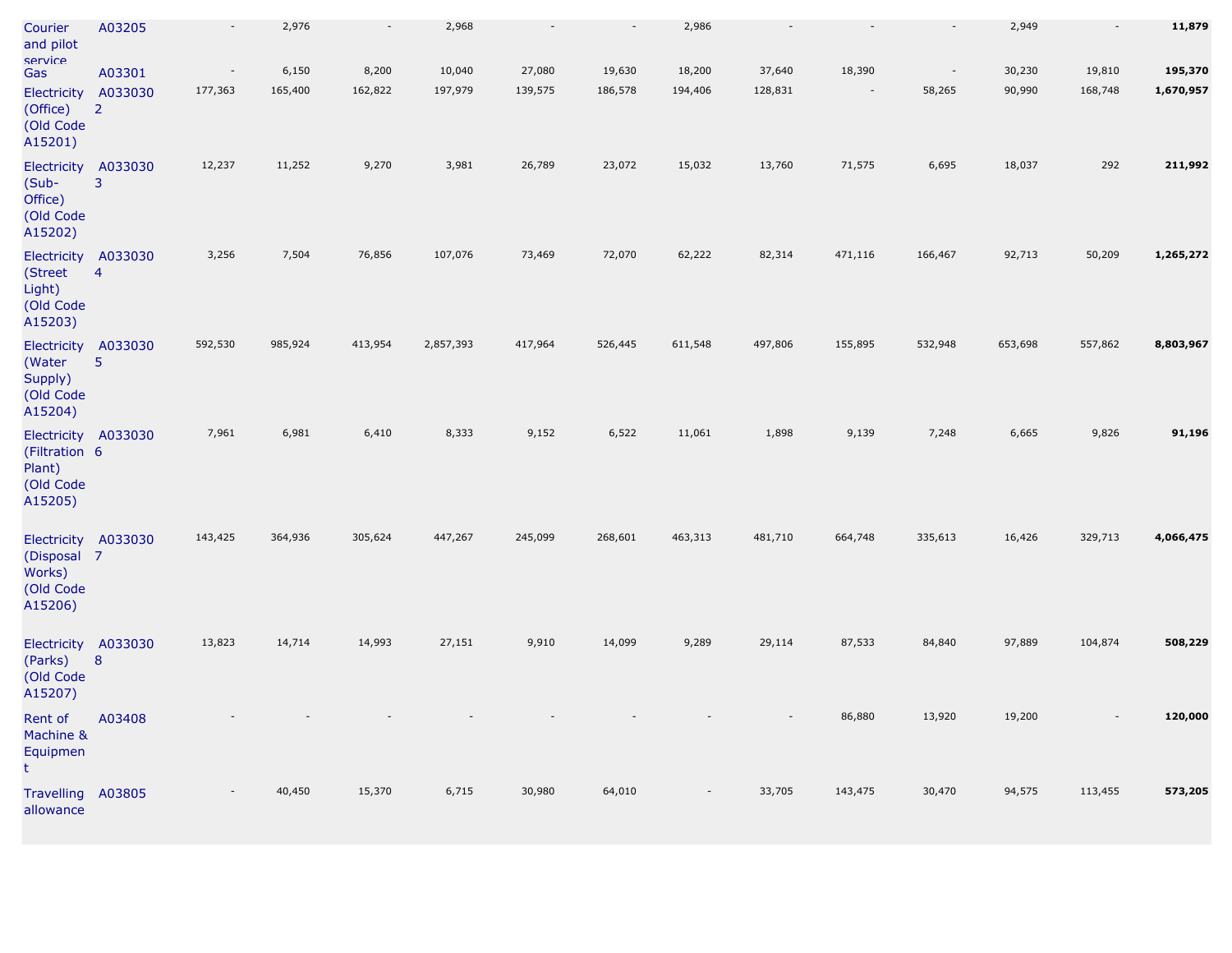| POL<br><b>Official</b><br>Staff<br>Cars,<br>Motor<br>Cycles<br>Old Code<br>A15101)           | A038070<br>$\mathbf{1}$   |                          | 305,151   |                          | 61,187     |           | 184,523                  | 507,422   | 49,388    | 289,747   | 38,944    |                          | 543,044   | 1,979,406  |
|----------------------------------------------------------------------------------------------|---------------------------|--------------------------|-----------|--------------------------|------------|-----------|--------------------------|-----------|-----------|-----------|-----------|--------------------------|-----------|------------|
| POL for<br>General<br>Use<br>Vehicle/Tr<br>uck/Trolle<br>y (Old<br>Code                      | A038070<br>$5\phantom{.}$ |                          | 1,181,213 | 1,334,511                | 200,917    | 2,842,886 | 1,533,664                | 1,749,209 | 1,245,145 | 2,213,961 | 3,610,229 | 1,942,766                | 2,132,498 | 19,986,999 |
| Stationery A03901                                                                            |                           | 7,875                    | 50,107    | 19,911                   | 85,620     | 22,378    | 62,465                   | 28,493    | 6,025     | 50,733    | 65,752    | 78,141                   | 109,646   | 587,146    |
| Printing<br>and<br>publicatio                                                                | A03902                    |                          |           | $\overline{\phantom{a}}$ | 24,346     |           | $\overline{\phantom{a}}$ | 10,016    |           |           | 30,909    | 90,090                   | $\sim$    | 155,361    |
| Newspape A03905<br>rs<br>periodical<br>s and                                                 |                           |                          |           |                          |            | 17,720    | 3,780                    |           | 7,345     |           |           | 15,405                   | 17,799    | 62,049     |
| hoolie<br>Advertisin A03907<br>g &                                                           |                           | $\overline{\phantom{a}}$ | 157,035   | 57,052                   | 29,621     | 37,648    | $\overline{\phantom{a}}$ | 48,275    |           |           | 14,352    | $\overline{\phantom{a}}$ | 16,381    | 360,364    |
| Publicity<br>Tax<br>refunds<br>(TTIP and<br>Others)                                          | A03909                    |                          | 78,500    | 176,812                  |            | 25,594    |                          | 37,500    |           |           |           |                          | 99,377    | 417,783    |
| Contributi A03913<br>on &<br>subscripti<br>on PLGB<br><b>Europe</b>                          |                           |                          |           |                          |            |           |                          |           | 3,704,340 |           |           |                          |           | 3,704,340  |
| Law                                                                                          | A03917                    |                          |           |                          |            |           |                          |           |           |           |           |                          | 80,000    | 80,000     |
| charges<br>Exhibition A03918<br>s, fairs<br>and other<br>national<br>celebratio<br>ns        |                           |                          | 98,696    | 728,260                  | 155,994    | 106,271   | 1,065,714                |           | 53,938    |           | 353,871   | 11,920                   | 218,743   | 2,793,407  |
| Unforesee A03921<br>n -<br>expenditu<br>re for<br>disaster<br>preparedn<br>ess and<br>relief |                           | $\sim$ $ \sim$           | 109,572   | $\sim$                   | $\sim$ $-$ | $\sim$    | 63,312                   | 355,745   | 373,724   | $\sim$    | 159,904   | 193,970                  | 43,045    | 1,299,272  |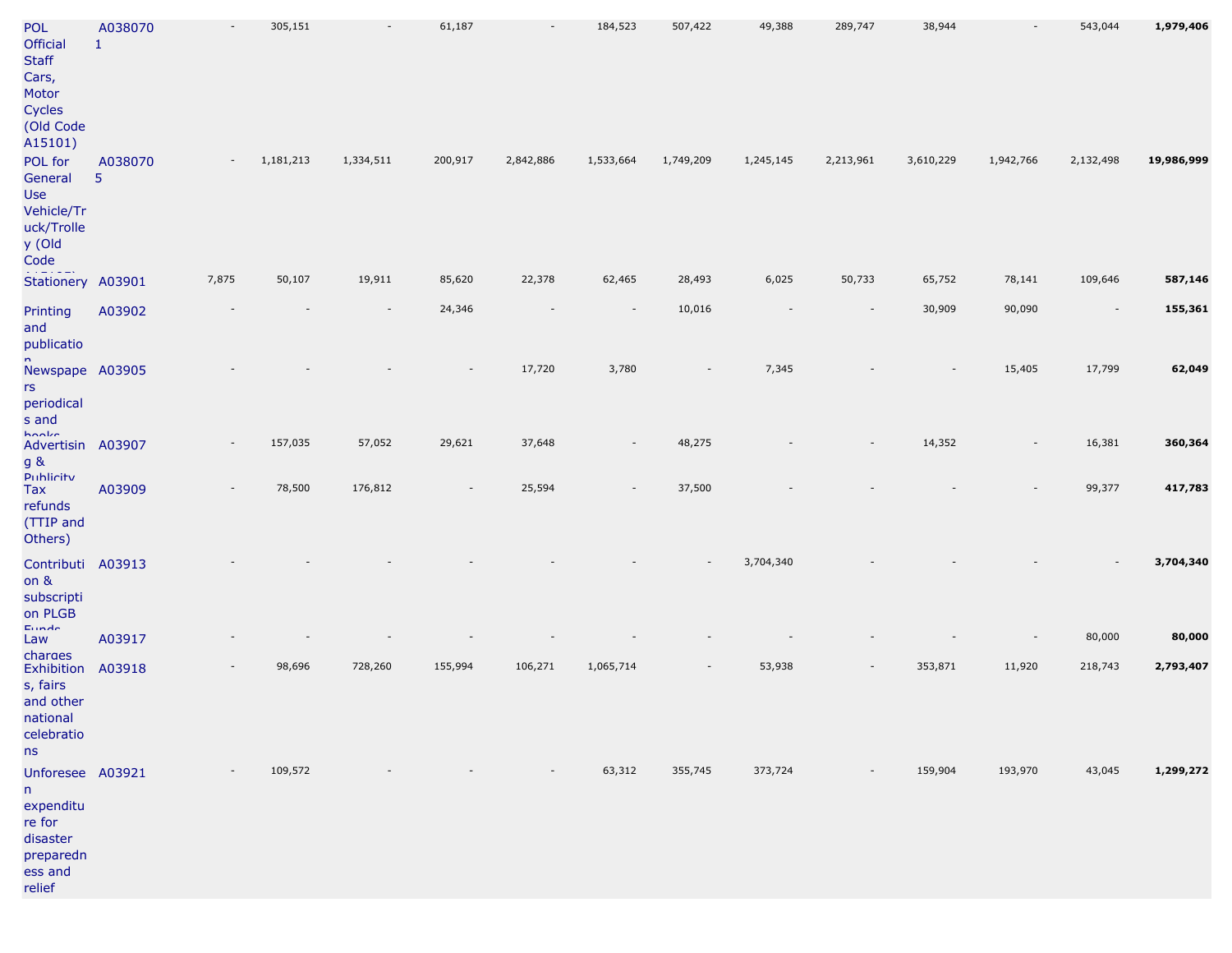| Purchase<br>of drug<br>and<br>medicines<br>chlorinate                                                                                      | A03927                    |       |         | 172,960                  |           |           |           |        |           |                          |           |           |                          | 172,960    |
|--------------------------------------------------------------------------------------------------------------------------------------------|---------------------------|-------|---------|--------------------------|-----------|-----------|-----------|--------|-----------|--------------------------|-----------|-----------|--------------------------|------------|
| Unforesee A03940<br>n<br>expenses                                                                                                          |                           |       | 242,951 | 1,888,413                |           |           | 442,469   |        | 99,966    |                          | 14,546    | 62,265    | 389,976                  | 3,140,586  |
| Others<br>Expenditu 1                                                                                                                      | A039700                   |       | 108,187 | 2,102                    | 124,079   | 366,489   | 103,636   | 30,139 | 166,089   | 32,543                   | 445,858   | 123,158   | 246,378                  | 1,748,658  |
| $r_{\Theta}$<br>Photo<br>Copy Exp 8<br>(old code<br>A03967)                                                                                | A039700                   |       | 49,153  | $\overline{\phantom{a}}$ | 11,342    | 16,368    | 62,111    | 5,309  | 12,038    | 34,277                   | 75,166    | 35,790    | 146,675                  | 448,229    |
| Share of<br><b>Nadra</b><br>Office (old<br>code<br>A03973)                                                                                 | A039701<br>$\overline{2}$ |       | 145,320 |                          |           |           | 177,450   |        |           |                          |           |           | 315,280                  | 638,050    |
| Unclaimed A039701<br>Death<br>Body (old<br>code<br>A03984)                                                                                 | $\overline{7}$            |       |         | 5,500                    | 11,000    |           |           |        | 5,500     |                          |           | 6,000     |                          | 28,000     |
| COVID-19 A039702<br>(old code 1<br>A03989)                                                                                                 |                           |       |         |                          |           |           |           |        |           |                          | 11,876    | 51,694    | 23,830                   | 87,400     |
| Other<br>pension<br>(e.g.<br>family                                                                                                        | A04104                    |       |         |                          |           | $\sim$    | 5,500,000 |        | 4,500,000 | $\overline{\phantom{a}}$ | 5,000,000 | 1,000,000 | $\overline{\phantom{a}}$ | 16,000,000 |
| nanaian)<br>30% of<br>Minimum<br>of Pay<br>Scales as<br>Social<br>Security<br>Benefit in<br>lieu of<br>Pension to<br>Contract<br>Appointee | A04115                    | 2,739 |         | 2,739                    | 2,739     | 2,739     | 5,478     |        | 2,739     | 2,739                    | 5,478     |           | 2,739                    | 30,129     |
| Pension<br>Contributi<br>on<br>(LCS/Non<br>LCS) (Old<br>Code<br>A04120)                                                                    | A04116                    |       |         | 5,924,501                | 1,160,326 | 2,524,858 | 1,816,290 | $\sim$ | 3,073,132 | 2,731,032                | 3,343,518 |           | 2,271,685                | 22,845,342 |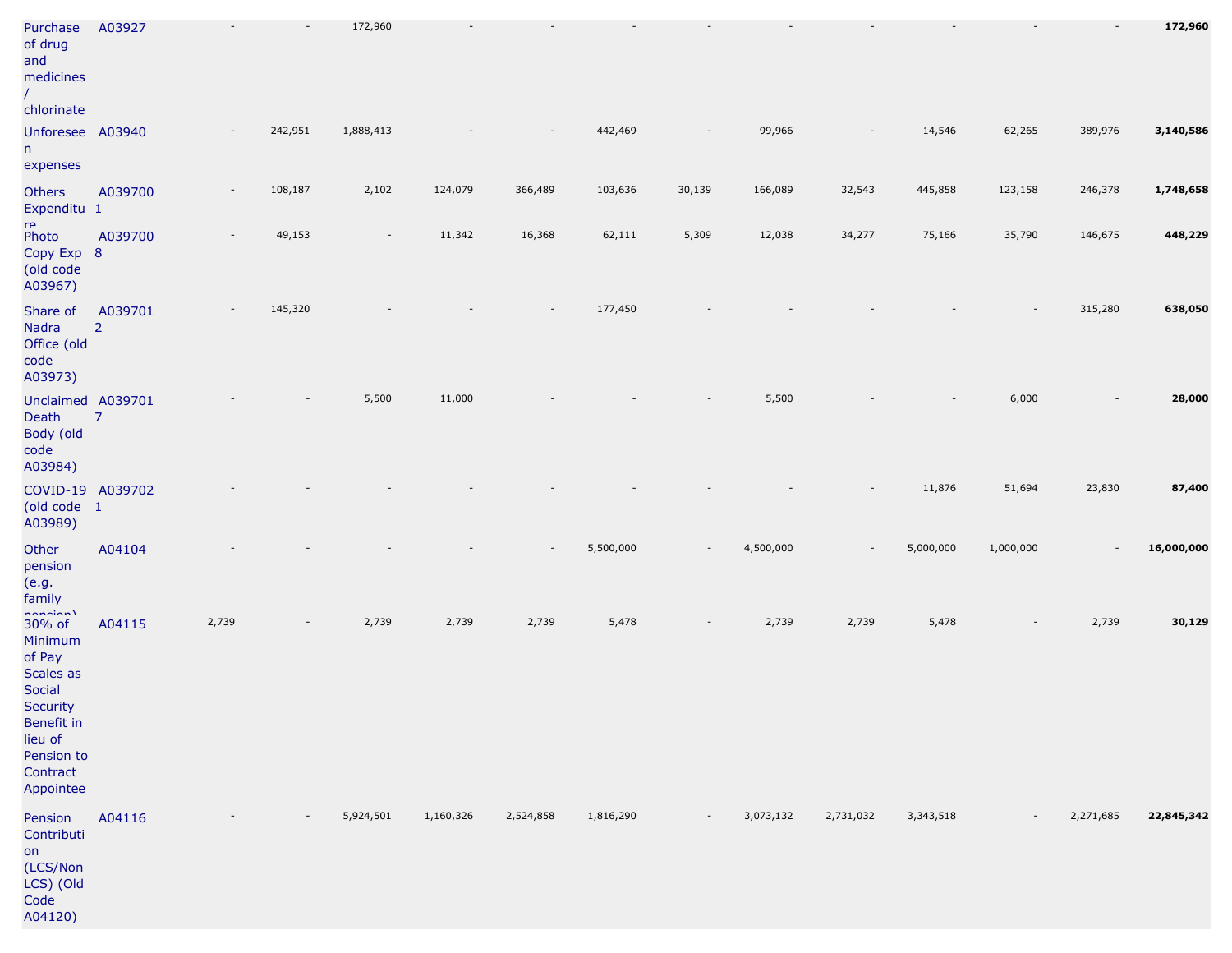| Financial<br>Assistance<br>to the<br>Governme<br>nt<br>Employee<br>s/their<br>Families,<br>expired/di<br>sabled/inj<br>ured<br>during<br>Service -<br>Lump<br>Sum<br>Grant<br>(Old Code | A05216                    |                          |         |           |                          |                          |         |         |         |        |         |         | 1,900,000 | 1,900,000 |
|-----------------------------------------------------------------------------------------------------------------------------------------------------------------------------------------|---------------------------|--------------------------|---------|-----------|--------------------------|--------------------------|---------|---------|---------|--------|---------|---------|-----------|-----------|
| Plant and<br>Machinery                                                                                                                                                                  | A09106                    |                          | 102,591 | 72,369    | 364,505                  | 617,552                  | 287,372 | 77,936  | 670,166 | 27,166 | 759,634 | 306,973 | 1,190,239 | 4,476,503 |
| Furniture<br>and                                                                                                                                                                        | A09107                    |                          |         |           |                          |                          | 37,112  |         |         |        | 66,701  |         | 18,687    | 122,500   |
| fixtures<br>IT<br>Equipmen<br>t.                                                                                                                                                        | A09203                    |                          |         |           |                          |                          |         |         |         |        |         |         | 60        | 60        |
| Purchase<br>of Hand<br>Cart (Old<br>Code<br>A09410)                                                                                                                                     | A094700<br>$\overline{3}$ |                          |         |           |                          |                          | 499,225 |         |         |        | 174,275 |         |           | 673,500   |
| Purchase<br>of<br>Transport                                                                                                                                                             | A09501                    |                          |         |           | 37,648                   |                          | 14,352  |         |         |        |         |         |           | 52,000    |
| Purchase<br>of Other<br>Assets                                                                                                                                                          | A09802                    |                          |         | 170,582   | 972,759                  |                          | 73,968  |         | 30,135  | 54,518 | 66,866  | 19,389  | 99,252    | 1,487,469 |
| Main Hole A12108<br>Cover/<br>Sanitary<br>or<br>Sewerage<br>Items                                                                                                                       |                           |                          | 31,021  |           |                          | 45,896                   |         |         |         |        | 17,497  | 704,856 | 600,742   | 1,400,012 |
| Other Civil A12109<br><b>Works</b>                                                                                                                                                      |                           | $\overline{\phantom{a}}$ | 73,853  | 346,503   | 297,600                  | $\overline{\phantom{a}}$ | 141,284 | 134,562 | 69,750  | $\sim$ | 115,673 | 4,500   | 700,341   | 1,884,066 |
| Drainage A12303<br>/ Drain<br>Cleaning                                                                                                                                                  |                           | $\overline{\phantom{a}}$ | 137,277 | 1,044,895 | $\overline{\phantom{a}}$ | 237,231                  | 336,718 |         |         |        | 145,467 | 166,520 | 115,608   | 2,183,716 |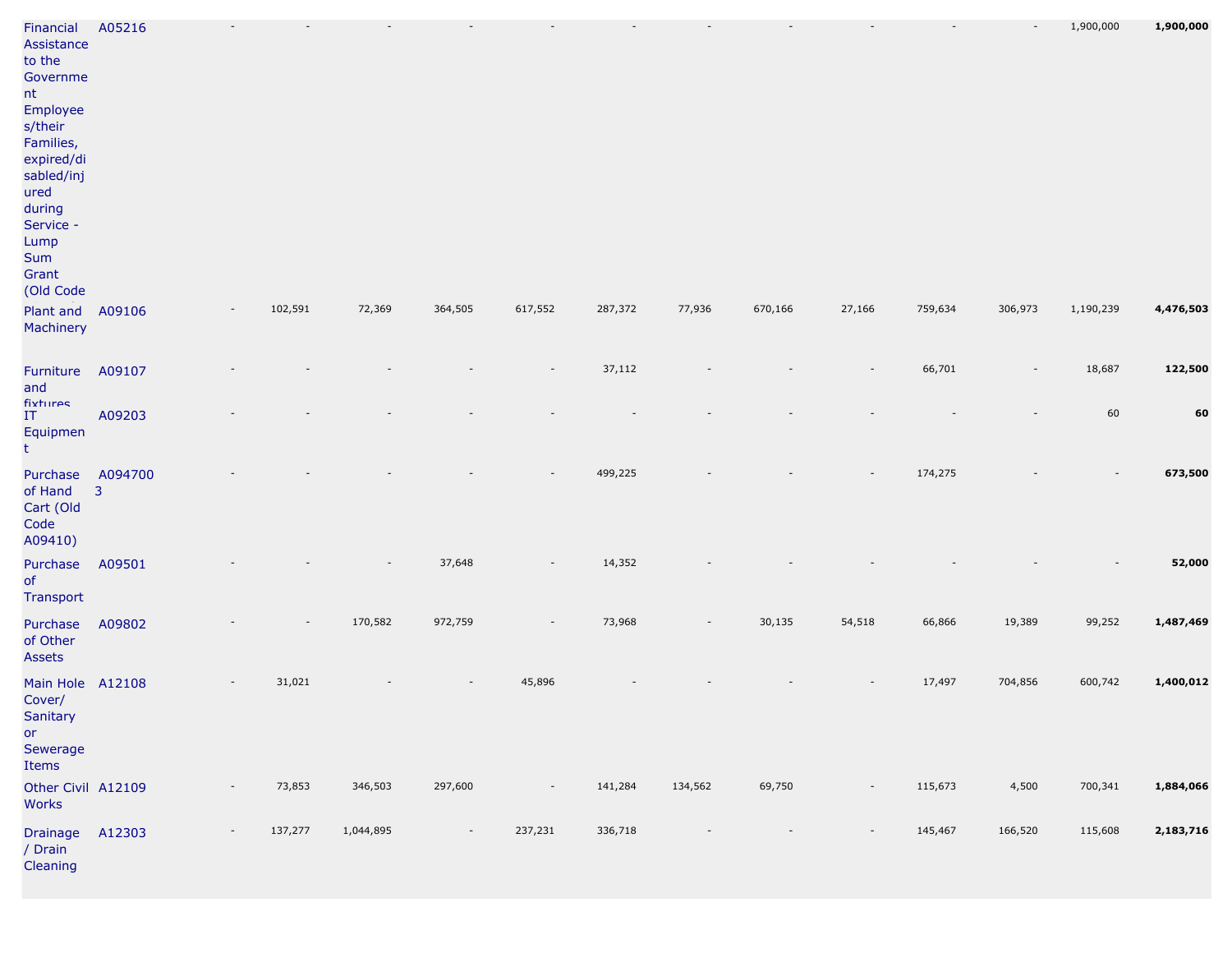| Electrificat A12405<br>ion,<br>plumbing<br>and other<br>infrastruct<br>ure                     |        |                          | 40,701  |         | $\overline{\phantom{a}}$ | 63,806    | 24,441                   | 200,491 | 38,806                   |         | 101,959 | 63,502                   | 127,674   | 661,380   |
|------------------------------------------------------------------------------------------------|--------|--------------------------|---------|---------|--------------------------|-----------|--------------------------|---------|--------------------------|---------|---------|--------------------------|-----------|-----------|
| Water<br>Filteration                                                                           | A12507 |                          |         |         |                          |           |                          | 137,316 | 27,480                   | 3,741   | 51,375  | 7,151                    | 67,332    | 294,395   |
| Plant<br>Transport A13001<br>(Repairs)<br>Official<br><b>Staff</b><br>Cars,<br>Motor<br>Cycles |        |                          | 136,405 | 290,831 | 135,750                  | 28,526    | 175,453                  | 29,322  | $\overline{\phantom{a}}$ | 26,064  | 262,976 | 50,286                   | 178,902   | 1,314,515 |
| Transport<br>(Repairs)<br><b>Vehicles</b><br>for<br>Municipal<br><b>Services</b>               | A13002 |                          | 739,139 | 727,235 | 475,791                  | 415,793   | 751,220                  | 314,190 | 495,777                  | 107,297 | 933,336 | 392,215                  | 2,029,126 | 7,381,119 |
| Repair<br>and<br>Maintenan<br>ce Office<br>Generator                                           | A13102 |                          | 9,100   |         | 34,143                   |           | 13,017                   |         |                          |         | 27,874  |                          | 10,626    | 94,760    |
| Repair<br>and<br>Maintenan<br>ce of                                                            | A13199 |                          | 121,931 | 21,754  | 6,597                    |           | 50,179                   |         |                          |         |         |                          |           | 200,461   |
| $O+$ <i>horo</i><br>Furniture<br>and<br>Fixture<br>(Danaire)                                   | A13201 |                          | 50,765  |         | 106,142                  | 144,583   | 36,858                   |         |                          | 66,728  | 63,006  | 15,283                   |           | 483,365   |
| Office<br><b>Buildings</b><br>(Repairs)                                                        | A13301 |                          | 25,896  |         | $\overline{\phantom{a}}$ | 1,429,971 | $\overline{\phantom{a}}$ | 38,786  |                          |         | 580,639 |                          | 111,468   | 2,186,760 |
| Works -<br>Urban                                                                               | A13305 |                          | 215,440 |         |                          |           |                          |         |                          |         | 9,920   |                          |           | 225,360   |
| (Renairs)<br>Works -<br>Urban<br>Electrificat<br>ion                                           | A13306 | $\overline{\phantom{a}}$ | 44,314  |         | 38,257                   | $\sim$    | 14,443                   |         | $\overline{\phantom{a}}$ |         | 147,575 | $\overline{\phantom{a}}$ | 110,445   | 355,034   |
| (Domain)<br>IT<br>Equipmen<br>t                                                                | A13703 | 32,978                   | 65,835  | 16,922  | 55,590                   | 28,019    | 69,091                   | 206,464 | 35,442                   | 114,410 | 164,074 | 69,966                   | 246,441   | 1,105,232 |
| (Danaire)<br>Maintenan A13801<br>ce of<br>gardens<br>(Ranairc)                                 |        |                          | 11,115  |         | 73,928                   |           | 25,672                   |         | $\overline{\phantom{a}}$ | 17,014  | 2,726   | 3,760                    | 22,263    | 156,478   |